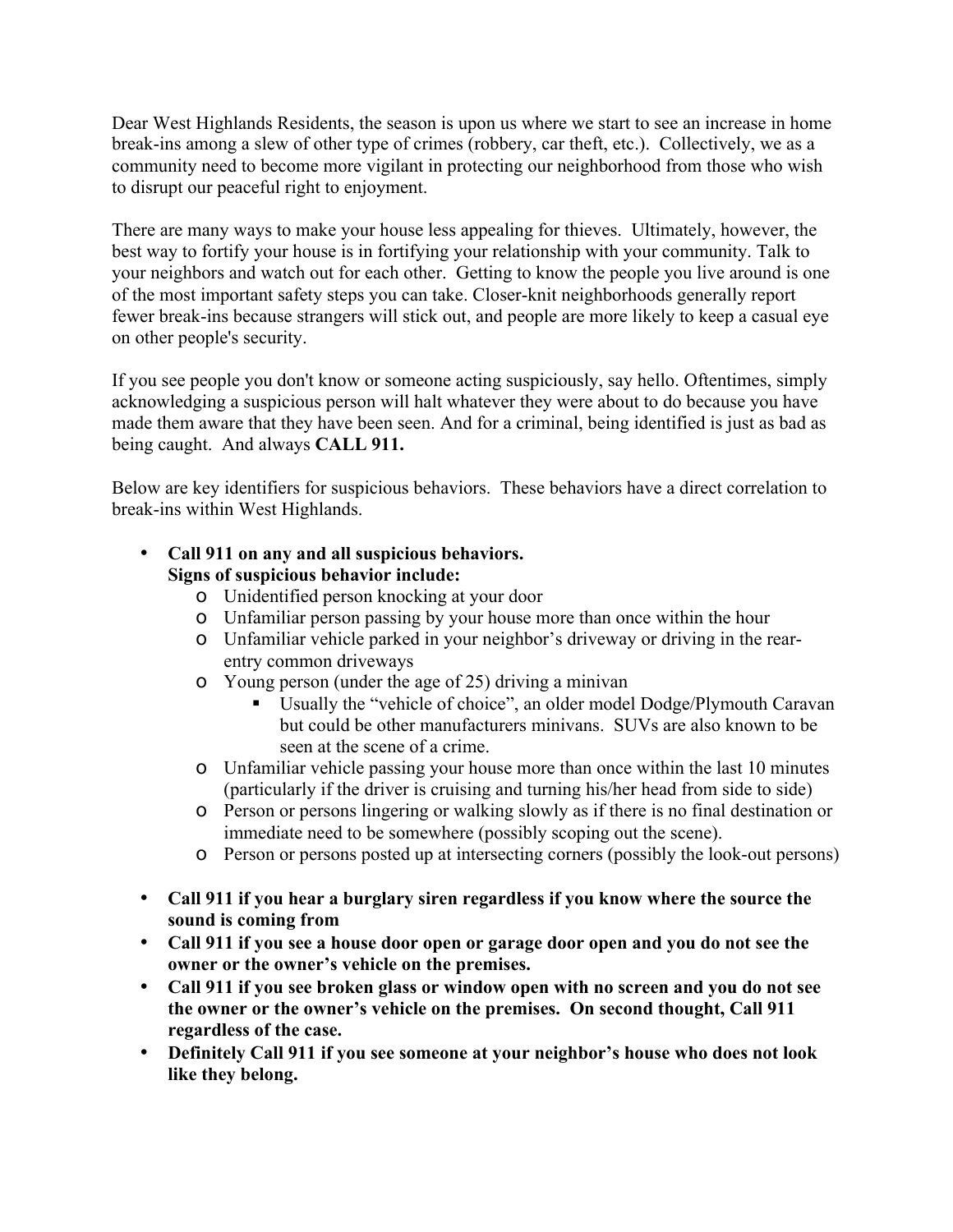### **Here are some useful tips in safeguarding your home:**

- Install an alarm system with motion detectors. Set all doors and windows to instant siren except for the one entry door that you commonly use to enter and exit your home (usually the door from the garage).
- Make sure to add at least two sirens in the attic pointing outside of your house near the vents so that your neighbors or security driving by can hear it blaring. Post a yard sign indicating that you have an alarm whether or not you actually do. Place security signage at all entry doors, not just the front door.
- Install security cameras and/or a video surveillance system that monitors the entire perimeter of your house. Post a yard sign indicating that you have video surveillance whether or not you actually do. I have a yellow smiley face sign that reads, "Smile you are on camera. 24 hour video surveillance."
- Install storm doors on your exterior doors. Make sure to adhere to the HOA requirements by installing a full glass door with the frame color that matches the exterior side of the door or the exterior trim color of the house.
- Reinforce your doors by installing locks with a one-inch or longer throw (meaning the bolt passes one inch into the door frame). Ideally, a double cylinder lock deadbolt lock is preferred (a key on either side of the door). Invest in a solid metal frame with at least one three-inch screw for each hinge plate can make it difficult for a burglar to kick your door frame right off the surrounding wall.
- Create an illusion that your house is occupied even when you leave. Leave a light on or install automatic timers, music or television. If you have a spare vehicle, park it in your driveway or in front of your house. If parked in your driveway, change the direction often. If parked in front of the house, move it at least several feet from where it was initially parked.
- Install a simple pin or nail into to the window frame to stop it from raising more than a few inches. This will add an additional layer of security in case someone pops off the screen and you have left the window unlocked. If you have a wooden window frame, you can drill a hole at your desired height above the sash, where the top and bottom window meet. Then, insert a thick metal pin or a sturdy nail into the hole. You can remove the stopper if you want to open the window completely and put it back in for security.
- Trim down tall shrubs and cut away tall tree branches to prevent criminals from hiding or taking cover. Planting thorny shrubs beneath your windows can make it an even less attractive place to hide.
- And don't forget to lock ALL doors and windows (including the door that leads into the garage). Delaying a burglar includes keeping unusual entry points from being accessible. None of the aforementioned precautions amount to much when your doors or windows are unlocked.

## **Determine how secure your home is by completing the West Highlands Home Security Checklist posted on West Highlands HOA website:**

http://westhighlandsatl.com/wp-content/uploads/2013/06/Home-Security-Checklist.pdf